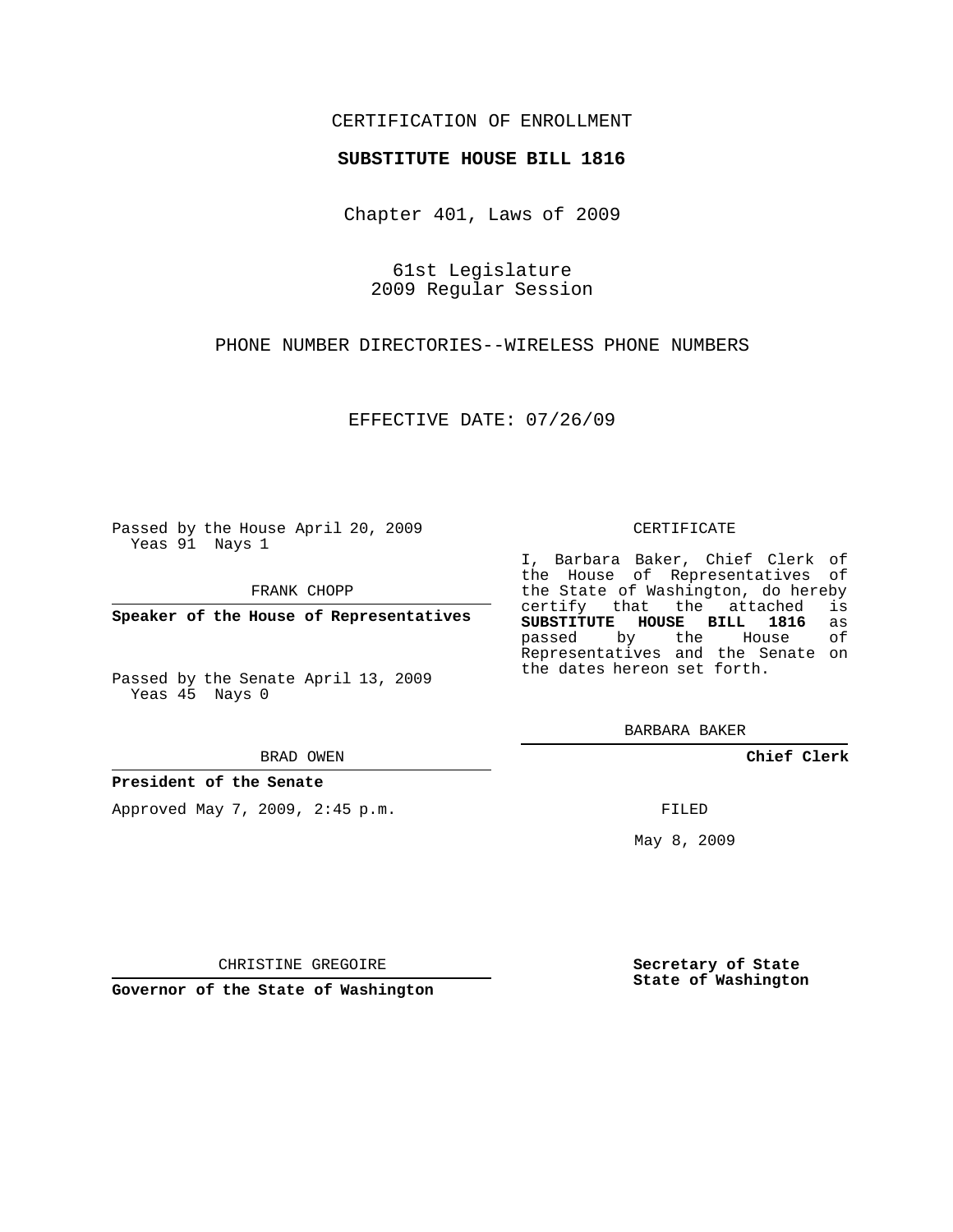# **SUBSTITUTE HOUSE BILL 1816** \_\_\_\_\_\_\_\_\_\_\_\_\_\_\_\_\_\_\_\_\_\_\_\_\_\_\_\_\_\_\_\_\_\_\_\_\_\_\_\_\_\_\_\_\_

\_\_\_\_\_\_\_\_\_\_\_\_\_\_\_\_\_\_\_\_\_\_\_\_\_\_\_\_\_\_\_\_\_\_\_\_\_\_\_\_\_\_\_\_\_

AS AMENDED BY THE SENATE

Passed Legislature - 2009 Regular Session

# **State of Washington 61st Legislature 2009 Regular Session**

**By** House Technology, Energy & Communications (originally sponsored by Representatives Morrell, Bailey, Eddy, Rodne, Crouse, and Hudgins)

READ FIRST TIME 02/18/09.

 AN ACT Relating to changing provisions related to wireless phone numbers used by directory providers; amending RCW 19.250.005, 19.250.030, 19.250.070, and 19.250.050; repealing RCW 19.250.060; and prescribing penalties.

5 BE IT ENACTED BY THE LEGISLATURE OF THE STATE OF WASHINGTON:

 6 **Sec. 1.** RCW 19.250.005 and 2008 c 271 s 2 are each amended to read 7 as follows:

 8 The definitions in this section apply throughout this chapter 9 unless the context clearly requires otherwise.

10 (1) "Directory" or "directory form" means a categorized list or 11 compilation of phone numbers, or a single phone number, in written, 12 audio, electronic, digital, or any other format.

13 (2) "Directory provider" means any person in the business of 14 marketing, selling, or sharing the phone number of any subscriber in 15 directory form for commercial purposes.

16  $((+2))$   $(3)$  "Radio communications service company" has the same 17 meaning as in RCW 80.04.010.

18 ( $(\langle 3 \rangle)$   $(4)$  "Reverse phone number search services" means a service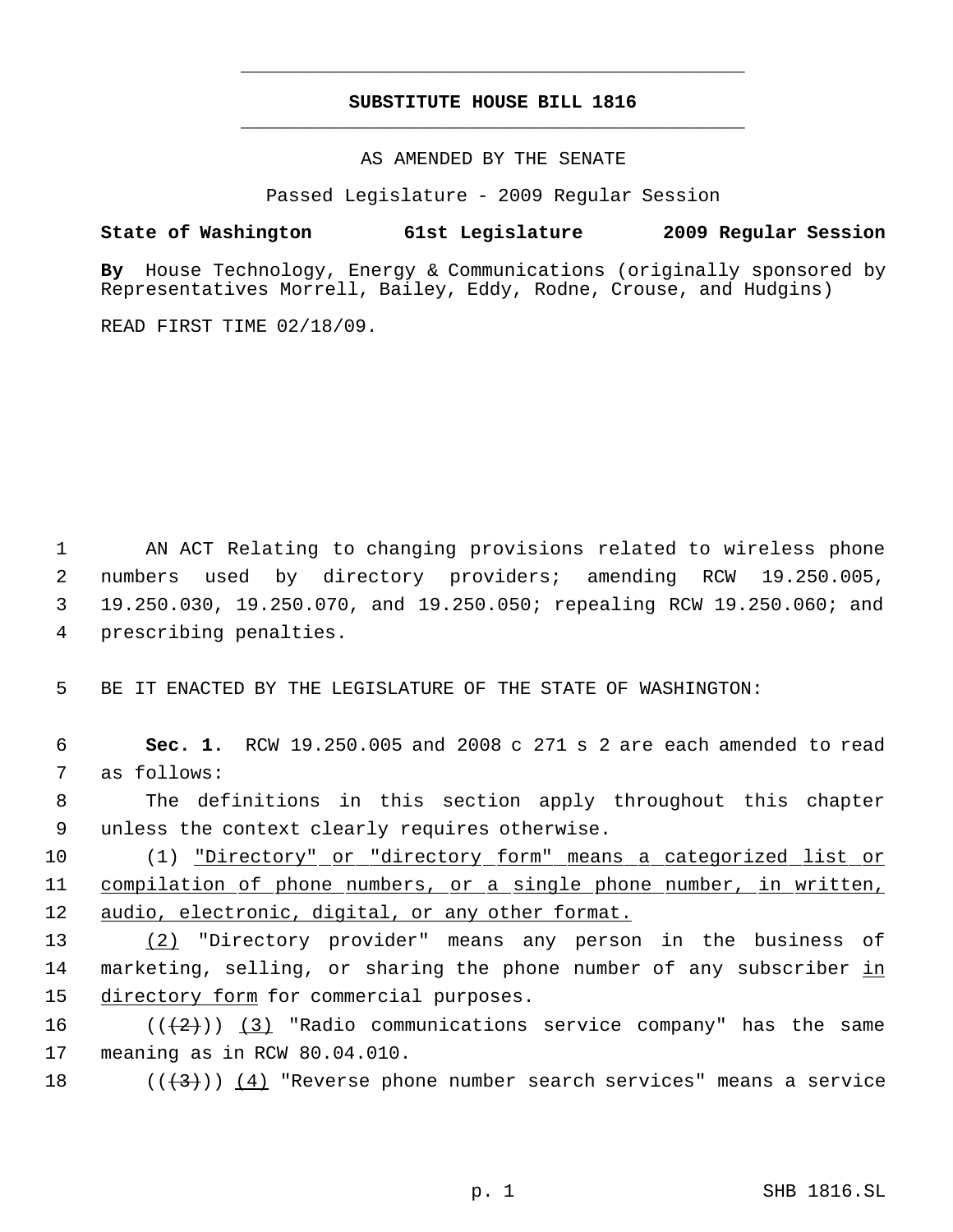1 that provides the name of a subscriber associated with a phone number 2 when the phone number is supplied.

 $((+4))$   $(5)$  "Subscriber" means a person who resides in the state of Washington and subscribes to radio communications services, radio paging, or cellular communications service with a Washington state area  $6$  code.

7 ( $(\overline{\smash{+5}})$ ) (6) "Wireless phone number" means a phone number unique to 8 the subscriber that permits the subscriber to receive radio 9 communications, radio paging, or cellular communications from others.

10 **Sec. 2.** RCW 19.250.030 and 2008 c 271 s 5 are each amended to read 11 as follows:

12 (1) A subscriber ((who provides express, opt-in-consent under RCW 13 19.250.010 and 19.250.020 may revoke that consent)) may request that a 14 directory provider or a radio communications service company remove 15 their wireless phone number from a directory of any form at any time. 16 A radio communications service company (( $\theta$ nd)) or a directory provider 17 shall, at no cost to the subscriber, comply with the subscriber's 18 request to ((opt-out)) remove their wireless phone number from a 19 directory of any form within a reasonable period of time, not to exceed 20 sixty days for printed directories and not to exceed thirty days for 21 online or other directories.

 (2) At the subscriber's request, a provider of a reverse phone number search service must allow a subscriber to perform a reverse phone number search free of charge to determine whether the subscriber's wireless phone number is listed in the reverse phone number search service. If the subscriber finds that his or her wireless phone number is contained in the reverse phone number search 28 service, the subscriber may ((opt out of having)) request that his or 29 her wireless phone number ((included in)) be removed from the reverse phone number search service at any time. The provider of the reverse 31 phone number search service must, at no cost to the subscriber, comply 32 with the subscriber's request ((to opt out)) within a reasonable period of time, not to exceed thirty days.

 $34$  ( $(\overline{3})$  A subscriber shall not be charged for opting out of having 35 his or her wireless phone number listed in a directory or reverse phone 36 number search service.))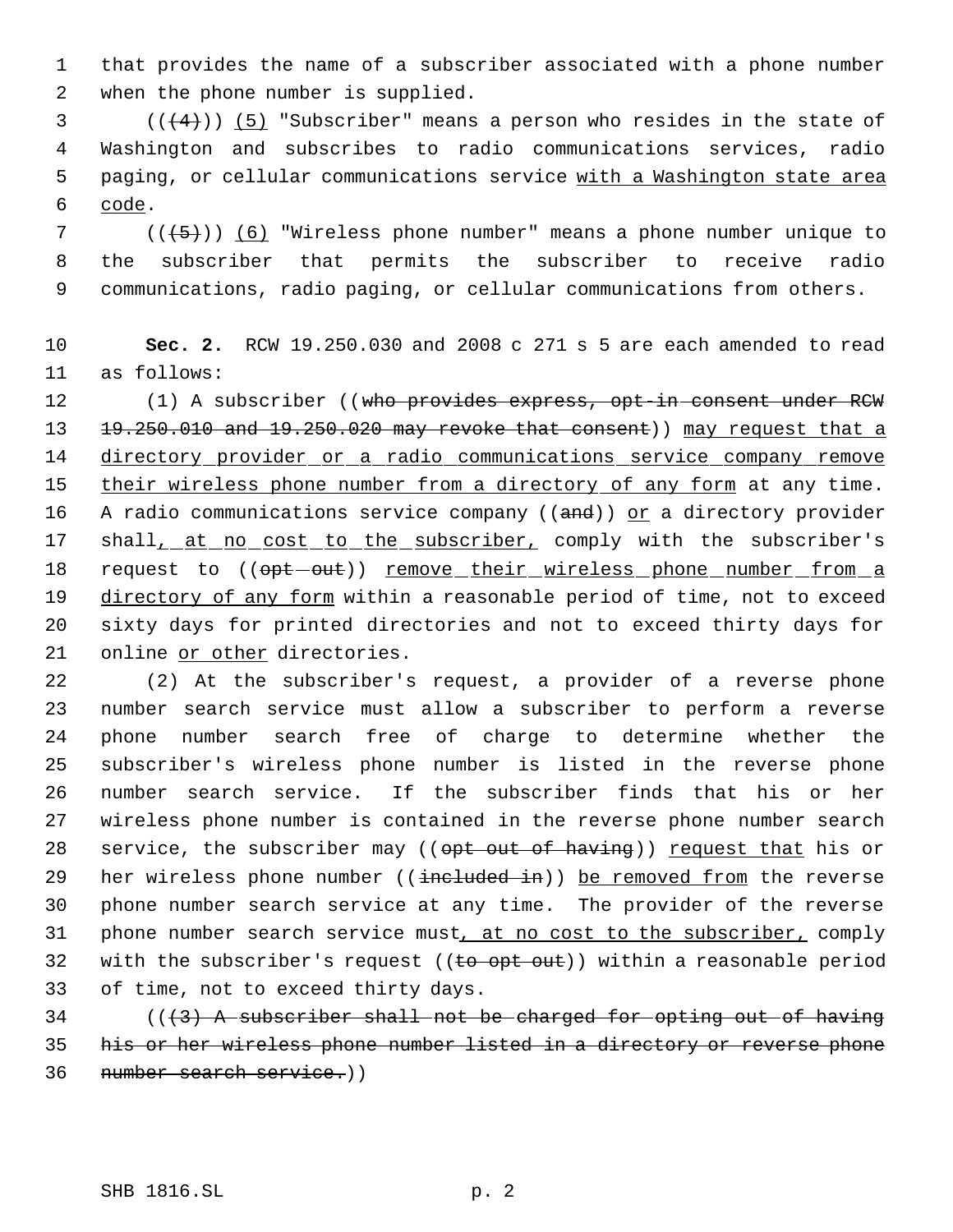1 **Sec. 3.** RCW 19.250.070 and 2008 c 271 s 9 are each amended to read 2 as follows:

 3 ((This chapter does not apply to the provision of wireless phone 4 numbers, for the purposes indicated, to:))

 5 (1) The provision or maintenance of a subscriber's wireless phone 6 number is not prohibited by this chapter when the number is provided or 7 maintained by:

 8 (a) Any law enforcement agency, fire protection agency, public 9 health agency, public environmental health agency, city or county 10 emergency services planning agency, or ((private for-profit)) 11 corporation operating under contract with, and at the direction of, one 12 or more of these agencies, ((for the exclusive purpose of responding to 13 a 911 call or communicating an imminent threat to life or property. 14 Information-or-records-provided-to-a-private-for-profit-corporation 15 pursuant to subsection (2) of this section must be held in confidence 16 by that corporation and by any individual employed by or associated 17 with that corporation. Such information or records are not open to 18  $examination - for - any - purpose - not - directly - connected - with - the$ 19 administration of the services specified in this subsection)) when 20 carrying out official duties;

 $(1)$   $((+2)-A)$ ) (b) A person carrying out a lawful order or process 22 issued under state or federal law;

23 ( $(\frac{43}{})$ ) (c) A telecommunications company providing service between service areas for the provision of telephone services to the subscriber between service areas, or to third parties for the limited purpose of providing billing services;

27 ( $(\overline{4})$ ) (d) A telecommunications company to effectuate a customer's request to transfer the customer's assigned telephone number from the customer's existing provider of telecommunications services to a new provider of telecommunications services;

31 ( $(\overline{\{5\}})$ ) <u>(e)</u> The utilities and transportation commission pursuant to 32 its jurisdiction and control over telecommunications companies;

33  $((+6))$   $(f)$  A sales agent to provide the subscriber's wireless 34 phone numbers to the radio communications service company for the 35 limited purpose of billing and customer service;

36  $((+7)-A-directory-provider-that—has—undertaken-a-resonable)$ 37 investigation-pursuant-to-RCW-19.250.020-and-is-unable-to-determine 38 whether the phone number is a wireless phone number;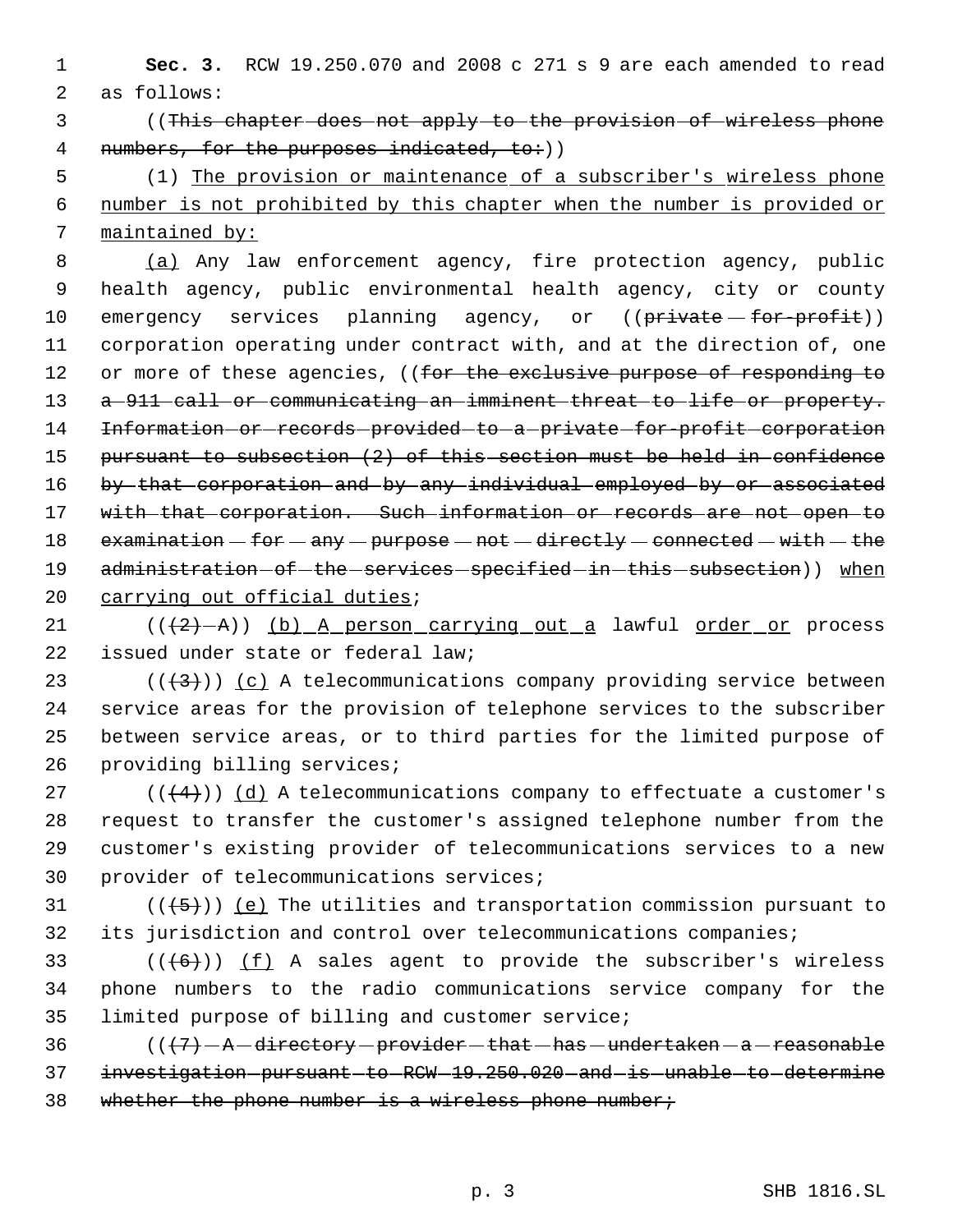1 (8))) (g) A directory provider ((that publishes - a subscriber's 2 wireless phone number in)) via a directory that is obtained directly from a radio communications service company and that radio communications service company has obtained the required express, opt- in consent for including in any directory the subscriber's wireless phone number as specified in RCW 19.250.010;

7  $((+9))$  (h) A person ((that publishes a subscriber's wireless phone 8 number in)) yia a directory where the subscriber pays a fee to have the 9 number published for commercial purposes;

10 (( $(10)$ )) (i) A person ((that -publishes - a -subscriber's -wireless 11 phone-number-that-was)) who ported the number from listed wireline 12 service to wireless service within the previous fifteen months; ((and

13 (11) A consumer reporting agency as defined in RCW 19.182.010 for 14 use - as - a - unique - identifier - of - a - consumer - in - a - consumer - report - as 15 defined in RCW 19.182.010))

16 (j) A person for uses permitted or authorized under the federal 17 fair credit reporting act (15 U.S.C. Sec. 1681(b)), or for uses 18 permitted or authorized under Title V of the Gramm-Leach-Bliley Act (15 19 U.S.C. Sec. 6801, et seq.); and

20 (k) A person in comprehensive reports or public records when the 21 public record is not altered from its original form. For purposes of 22 this subsection, a comprehensive report means law enforcement 23 investigations, risk and security analysis for employment or vendor 24 evaluation, legal research and case management, legal compliance 25 analysis, and academic research.

 (2) The provision of a subscriber's wireless phone number is not 27 prohibited by this chapter when the number is provided to any law 28 enforcement agency, fire protection agency, public health agency, public environmental health agency, city or county emergency services planning agency, or corporation operating under contract with, and at 31 the direction of, one or more of these agencies, when carrying out official duties. Information or records provided to a corporation pursuant to this section must be held in confidence by that corporation and by any individual employed by or associated with that corporation. Such information or records are not open to examination for any purpose not directly connected with carrying out an agency's official duties.